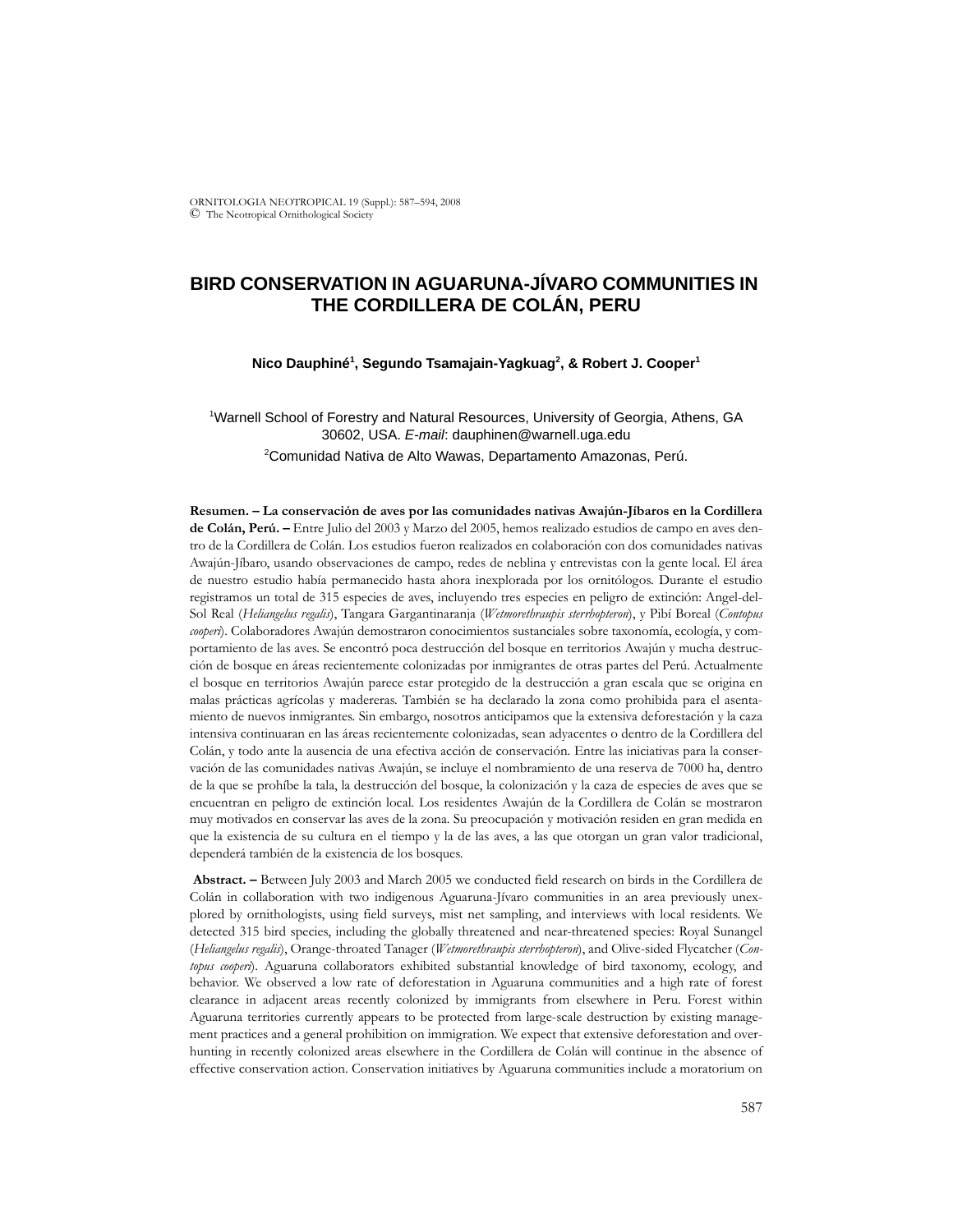hunting a number of bird species whose populations were perceived to be in decline due to overexploitation, and the designation of a 7000-ha reserve where logging, forest clearance, and human settlement is prohibited. Aguaruna residents of the Cordillera de Colán appear to be motivated conservationists of forest birds, due in part to their concern with long-term forest protection and to the high cultural value traditionally placed on birds. *Accepted 11 December 2007.*

**Key words:** Cordillera de Colán, Neotropical birds, endangered species, conservation, Aguaruna indigenous communities.

### INTRODUCTION

An isolated mountain range in northern Peru, the Cordillera de Colán (Fig. 1), is one of the most important centers of bird endemism in Peru, and a global priority area for bird conservation (Davies *et al.* 1997, Myers *et al.* 2000, BirdLife 2005). The northern Cordillera de Colán is part of a semi-autonomous territory controlled by Aguaruna-Jívaro residents who are its indigenous inhabitants. The Cordillera de Colán is located just east of the arid Marañón river valley, which is a major barrier to dispersal of birds restricted to humid montane forests (Parker *et al.* 1985). Biogeography in this region is extremely complex and bird species diversity correspondingly high (Cracraft 1985). Four endemic bird areas (EBAs) intersect on the Cordillera de Colán, including the Andean ridge-top forests where the majority of our fieldwork took place (Davies *et al.* 1997, BirdLife 2005). In 2002, the government of Peru established the 64,115 ha Zona Reservada Cordillera de Colán to protect a number of threatened, range-restricted and endemic species in a remote, high altitude region of the northern Cordillera de Colán that remains uninhabited and largely inaccessible by people (APECO 2005).

Despite field expeditions to adjacent areas (Fitzpatrick *et al.* 1977, Berlin & Prance 1978, Parker *et al.* 1985, Davis 1986, Hornbuckle 1999), the ecology of the Cordillera de Colán remains poorly known (Davies *et al.* 1997, Rodriguez & Young 2000). Prior ornithological research has focused on high altitudes in the southern part of the mountain range, which has been colonized by agrarian settlers (cf. Weske & Terborgh 1977, Schulenberg & Williams 1982, Graves *et al.* 1983, Davies *et al.* 1997, Johnson & Jones 2001). During the past several decades, these colonists have implemented rapid, large-scale deforestation, which appears to continue unabated (Davies *et al.* 1997, BirdLife 2005, N. Dauphiné pers. observ.).

To our knowledge, no systematic ecological surveys have been carried out in the reserve or, until now, in the northern Cordillera de Colán or any other land under Aguaruna control. This is probably partly due to remoteness, and partly to the fact that the Aguaruna, as a cultural group, have a reputation for fierceness and indomitability and a history of sensitive relations with settlers and visitors to the region (cf. Larson & Dodds 1985, Stap 1990). On the other hand, Aguaruna residents tend to be exceptional local collaborators in ecological field research, as they exhibit substantial knowledge of bird taxonomy, ecology and behavior, and their knowledge corresponds strongly to scientific taxonomy and findings on bird ecology and behavior (Berlin *et al.* 1983, Boster *et al.* 1986, Berlin 1993, Jernigan & Dauphiné in prep.). Birds occupy a prominent position in traditional Aguaruna culture as central figures in folklore. Birds are described as having had human form before they became birds, and men are described as having been able to fly (Chumap Lucía & García Rendueles 1979). Many folk tales demonstrate Aguaruna tradi-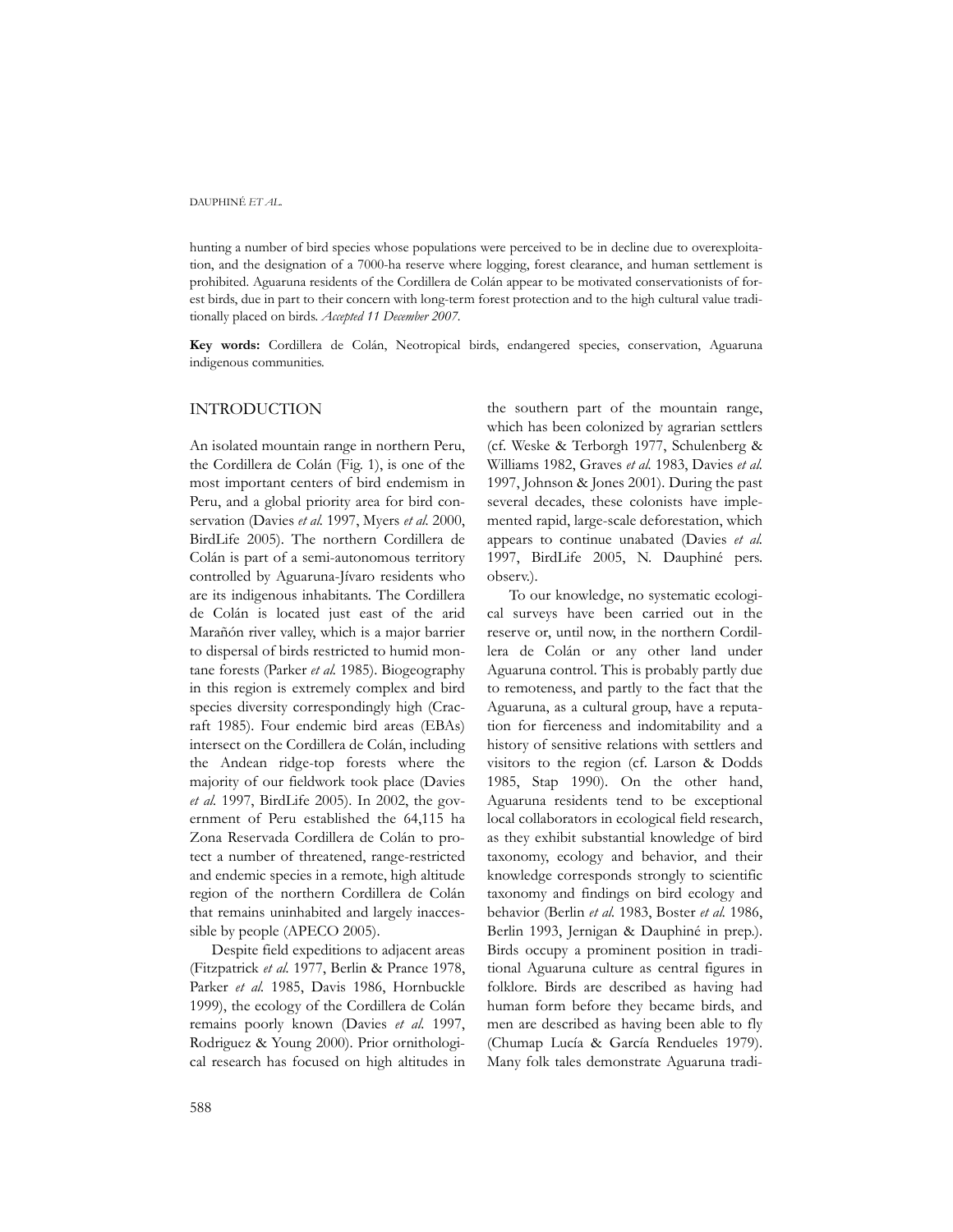

FIG. 1. Map of the study region in the Cordillera de Colán.

tional knowledge of bird ecology; an example is a story where a toucan (*Ramphastos* sp*.*), a secondary cavity-nester, requests and is given a home by a woodpecker (*Campephilus* sp*.*) (Chumap Lucía & García Rendueles 1979). Birds are also highly valued for their use in subsistence and traditional ornamentation (Berlin & Berlin 1983, Berlin 1993).

The Aguaruna occupy one of the many remote areas in the world where insufficient scientific information currently exists to formulate wildlife management decisions. Our premise is that, in this situation, Aguaruna ecological knowledge can serve as a useful, complementary data source to current scientific knowledge of the region (Huntington 2000, Gilchrist *et al.* 2005). Our purpose in documenting Aguaruna ecological knowledge in this context is to bring to light and apply an additional source of reliable data to contribute to more informed decisions for conservation in the region (Gilchrist & Mallory 2007).

Traditional ecological knowledge, which may resemble adaptive management in its emphasis on dynamic responses to change, can make significant contributions to the understanding and conservation of biodiversity by scientists and resource managers (Gadgil *et al.* 1993, Berkes *et al.* 2000). Particularly in remote areas, indigenous knowledge can surpass scientific knowledge, such as in the case of Bedouin people in Syria who demonstrated that a bird species thought extinct by scientists did, in fact, persist in the wild (Serra 2003). However, according to one survey, only 0.1% of recently published ornithological or wildlife management articles incorporated local ecological knowledge (Gilchrist & Mallory 2007). We find this doubly unfortunate, if potentially valuable contributions to our knowledge of ecological systems in remote areas are being neglected together with valuable opportunities to collaborate with the people who make decisions that affect conservation on the ground. Our aim in this paper is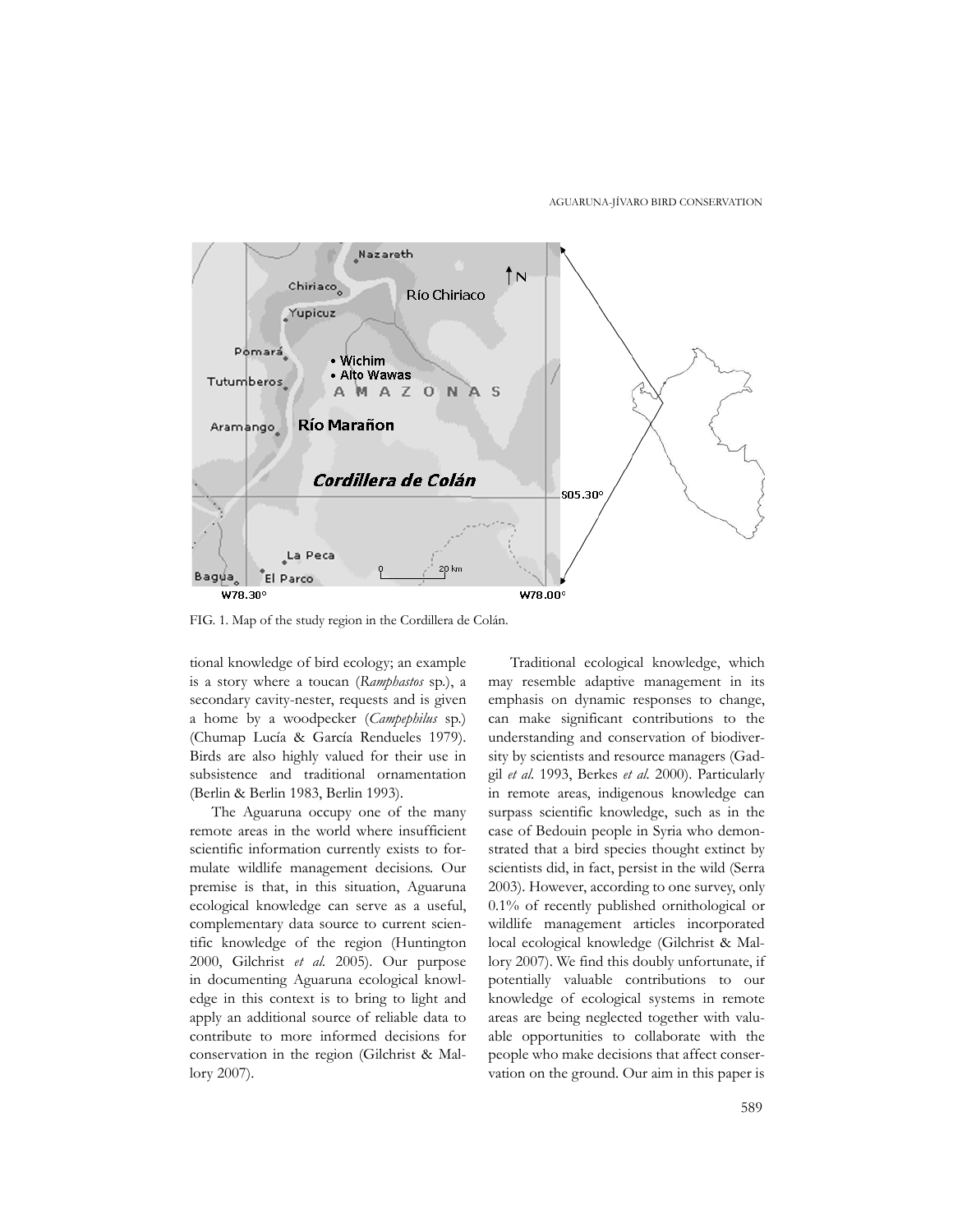TABLE 1. Survey and sampling effort in the Cordillera de Colán

| <b>Site</b> | Dates                                                        | Field-h |      | Net-h Elevation (m a.s.l.) |
|-------------|--------------------------------------------------------------|---------|------|----------------------------|
| La Peca     | 22-26 July 2004                                              | 20      |      | $900 - 1400$               |
| Wichim      | 30 July-2 August 2003, 29 July-7 August                      | 197     | 1548 | $400 - 900$                |
|             | 2004, 12-31 October 2004, 4 February-22                      |         |      |                            |
|             | March 2005                                                   |         |      |                            |
| Alto Wawas  | 2-6 August 2004, 13-30 October 2004,                         | 83      | 516  | 550-1000                   |
|             | 20 February-26 March 2005                                    |         |      |                            |
|             | Duran Elfin Forest 20-30 October 2004, 7 March 2005          | 33      |      | 500-1000                   |
|             | Wichim Elfin Forest 3 August 2004, 13 February-16 March 2005 | 16      |      | $600 - 1200$               |

to present Aguaruna ecological knowledge of an area virtually unknown to science to complement scientific data collection, as well as to enhance opportunities for collaboration with the Aguaruna people adjacent to a new protected area in its future management and monitoring.

## **METHODS**

Between 30 July 2003 and 26 March 2005, we conducted bird surveys in collaboration with two Aguaruna communities, the Comunidades Nativas de Wawas–Anexo Wichim and Alto Wawas (hereafter, Wichim and Alto Wawas, respectively), located 10–20 km north of the Zona Reservada Cordillera de Colán (Fig. 1). We surveyed birds in, and adjacent to, the Andean Ridge-top Forests EBA, named as an urgent priority for conservation and research due to moderate habitat loss and poor knowledge of its ecology (BirdLife 2005), Fieldwork was focused in low and midaltitude tropical moist montane forest and elfin forest in the northwestern part of the mountain range, south of the confluence of the Marañon and Chiriaco rivers. We made additional surveys in the adjacent areas of Duran and La Peca, which are controlled by agrarian colonists. During the course of surveys, we made incidental observations on land-use patterns, regional harvest pressure, and other local threats and/or conservation efforts directed toward regional birds. We also conducted group and individual interviews with residents about the presence of particular bird species in the study area, their habitats, ecology, behavior, population trends, land-use patterns, awareness of the new protected area in the area, and attitudes towards conservation and any actions taken for the purpose of conservation. We had in-depth interviews with 11 individuals, including nine men between the ages of 32 and 84 (six of them Aguaruna and three of them mestizo) and two women (one Aguaruna and one mestizo), and briefly interviewed several dozen additional Aguaruna and mestizo residents of the area during the course of our travel and fieldwork.

*Study design*. Table 1 summarizes survey and sampling efforts made during four expeditions to the Cordillera de Colán between 31 July 2003 and 26 March 2005. Over 12 weeks of fieldwork at five sites. We devoted a total of 349 field-h to surveys and 2064 net-h to mist net (10 x 10 m by 3 m, 36 mm mesh) sampling for birds in cloud forest, elfin forest, secondary forest, and agricultural habitats. A field hour is defined as one hour of field observation carried out by one or more people; a net hour is defined as the operation of a single mist net for one hour. Areas surveyed included elfin forest and humid montane forest on foothills, and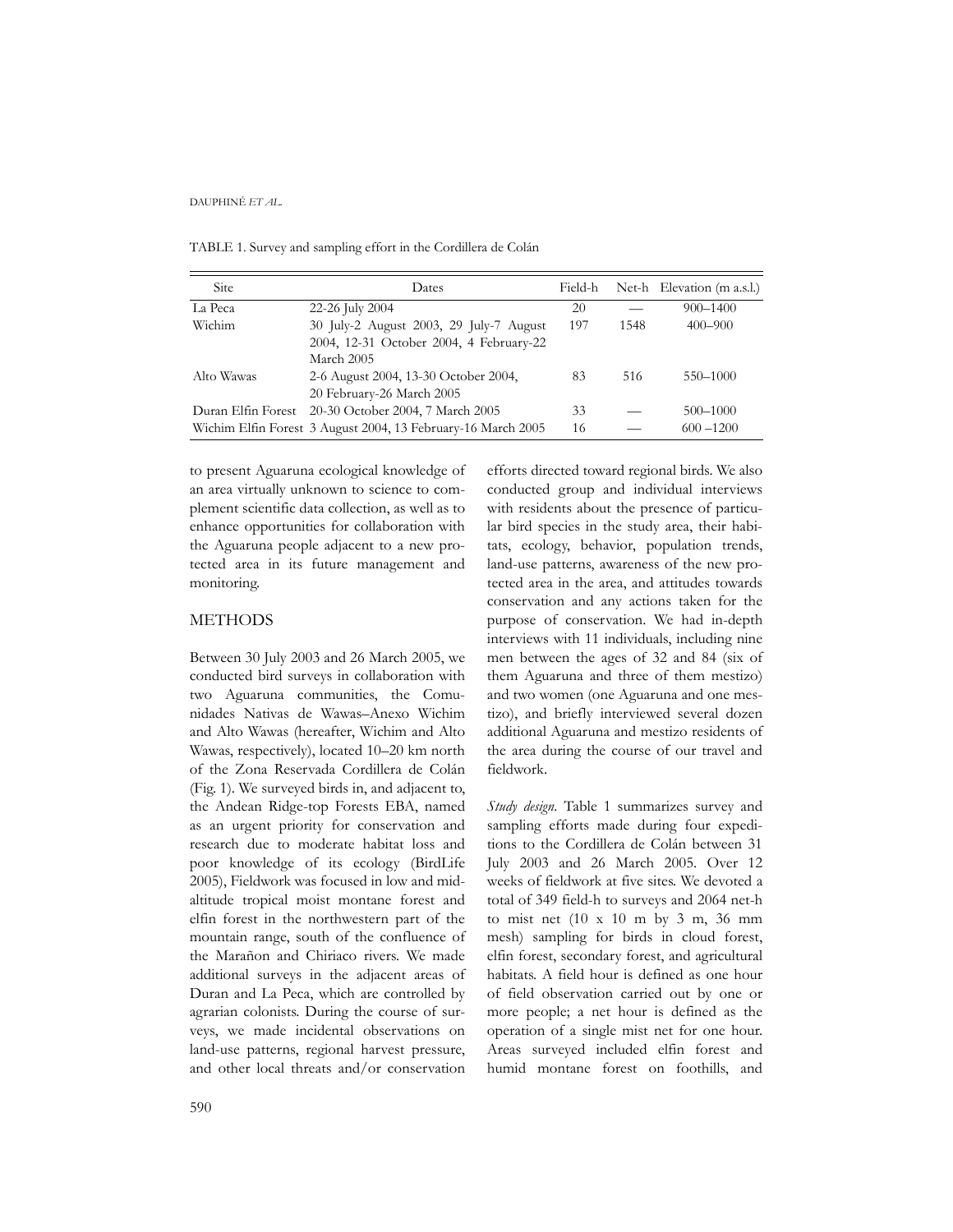lower mountain slopes. Surveys were primarily diurnal.

*Study sites.* La Peca (05.36ºS, 78.26ºW; Fig. 1) is a rural settlement of several thousand people, mainly recent colonists, located c. 15 road km northeast of Bagua (05º38'S, 78º32'W; Fig. 1). Wichim (05º16'S, 78º20'W; Fig. 1) is an Aguaruna community of c. 120 people, located c. 95 road and trail km northeast of Bagua. Alto Wawas (05º19'S, 78º20'W; Fig. 1) is an uninhabited Aguaruna territory managed by residents of the neighboring communities of Wichim and Sukutin in the Comunidad Nativa de Wawas. Duran is a settlement of several hundred colonists immediately west of Wichim; elfin forest (hereafter, Duran Elfin Forest) occurs on the mountain at Duran's eastern boundary on the west bank of the Wawas river at 05º15'S, 78º22'W. Elfin forest also occurs on an uninhabited mountain northeast of Wichim (hereafter, Wichim Elfin Forest) at 05º15'S 78º19'W up to a summit of c. 1200 m a.s.l.

### RESULTS AND DISCUSSION

We detected a total of 315 bird species during our surveys, including including three globally threatened and near-threatened species: the Royal Sunangel (*Heliangelus regalis*), the Orange-throated Tanager (*Wetmorethraupis sterrhopteron*), and the Olive-sided Flycatcher (*Contopus cooperi*). Aguaruna residents reported the presence of a number of additional species not detected in our surveys. The complete species list is presented elsewhere (Dauphiné *et al.* in prep.) and is also available from the first author upon request. We found large areas of intact low to mid altitude tropical moist montane and elfin forests in Aguaruna territories in the northern Cordillera de Colán, and large areas of extensively deforested mid altitude montane and elfin forests in land occupied by recent immigrants to the region. The intact forest within Aguaruna territories currently appears to be effectively protected from large-scale deforestation by existing management practices. We expect that extensive habitat loss in recently colonized areas of the Cordillera de Colán will continue in the absence of effective conservation action.

In contrast to the lack of harvest pressure on birds reported by Davies *et al.* (1997), we found direct and anecdotal evidence of extensive human predation on birds in the Cordillera de Colán. Birds commonly hunted by Aguaruna residents for subsistence include species of Tinamidae, Cracidae, Columbidae, Psittacidae, and Ramphastidae (N. Dauphiné pers. observ.). Aguaruna residents are known to harvest Spotted Sandpiper (*Actitis maculari*), Amazonian Oropendula (*Gymnostinops bifasciatus*), and some species of Trochilidae and their eggs (Larson & Dodds 1985, K. Jernigan pers. com.). Both Aguaruna and colonist residents reported observing declines in some bird populations including species of Cracidae and Psittacidae, which they attributed to overhunting. There are no protective measures for the majority of harvested bird species in the Cordillera de Colán. While colonist residents reported observing the decline and disappearance of a number of bird species due to overhunting and habitat destruction, no conservation action appeared to have been taken to attempt to mitigate these trends. By contrast, Aguaruna authorities recently prohibited the hunting of some birds, including Andean Cock-of-the-Rock (*Rupicola peruana*), Blue-headed Parrot (*Pionus menstruus*) and other species of Psittacidae, in response to perceived population declines due to overhunting; they have also designated a 7000-ha nature reserve in Alto Wawas where logging, forest clearance, and human settlement are prohibited.

An Oilbird (*Steatornis caripensis*) colony in Duran Elfin Forest is under intense harvest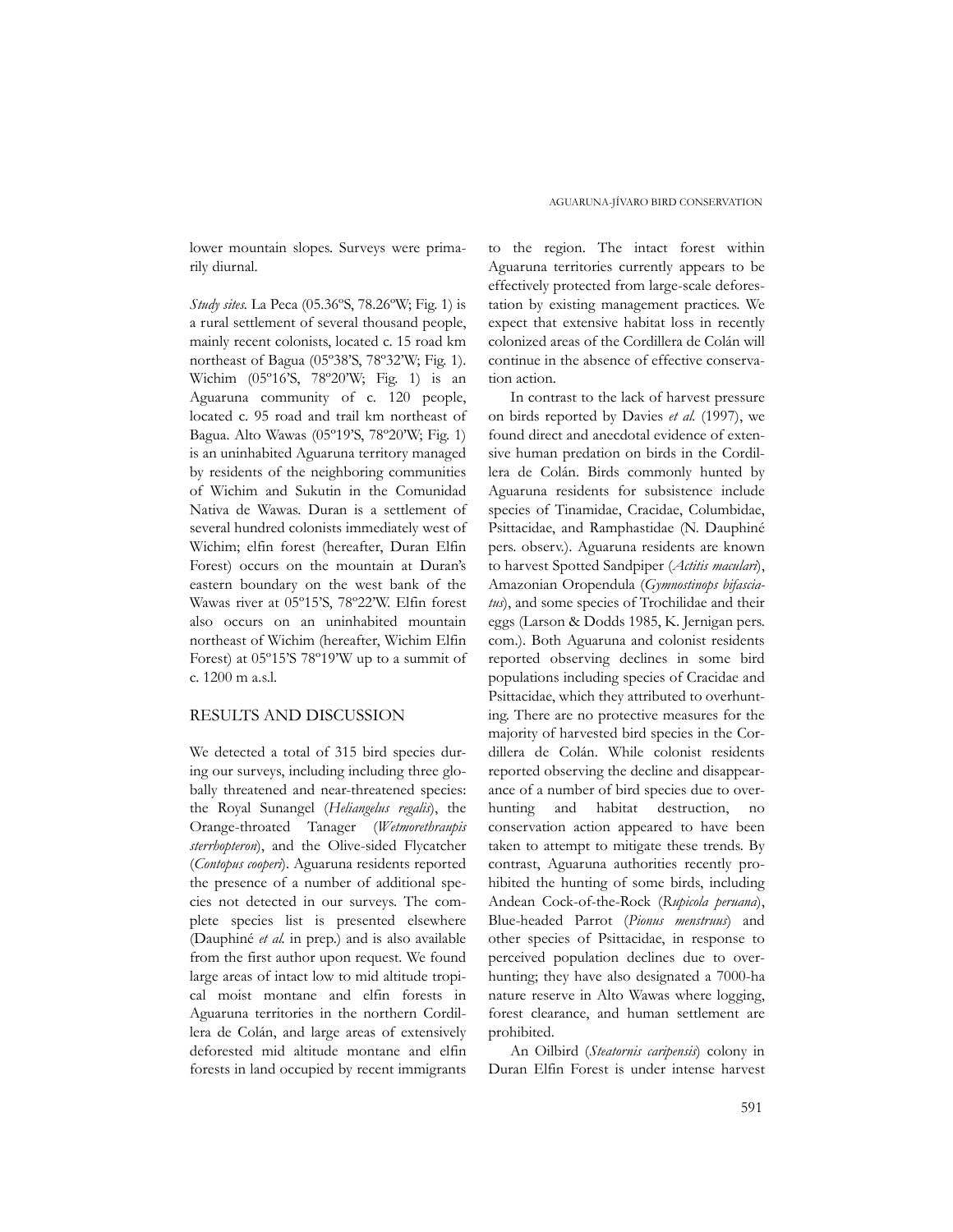pressure by local people and appears to be threatened with extirpation. Oilbirds are widespread in the Neotropics, but are extremely vulnerable to human predation and habitat destruction (Roca 1994). The Oilbird colony in Duran is located on land that previously belonged to Aguaruna people but that was claimed by the state of Peru c. the 1960s and opened for colonization shortly thereafter. In the past, Aguaruna people regularly harvested juvenile birds during the end of the breeding season (March–May); now settlers also harvest nestlings, increasing the harvest pressure on the colony, and the encroaching deforestation and influx of new immigrants pose an increasing threat to this Oilbird population (A. Tsamajain Yagkuag pers. com.). According to Aguaruna residents, local people now harvest every juvenile from every nest that may be reached (O. Tsamajain Shiwig pers. com.). The number of nests that remain inaccessible to human predation is unknown, but appears to be the only factor limiting the complete reproductive failure of this colony. While Holyoak & Woodcock (2001) report that protection exists or is planned for Oilbird colonies in Peru, the local Oilbird colony remains entirely unprotected from intensive exploitation and appears likely to decline or disappear in the near future (A. Tsamajain Yagkuag pers. com.).

Birds are also locally hunted in Aguaruna communities for use in ornamentation, traditional medicine, and the pet trade. Birds used in traditional ornamentation include Andean Cock-of-the-Rock, Paradise Tanager (*Tangara chilensis*) and other species of Thraupidae, and species of Ramphastidae, among many others. Birds locally harvested for use in traditional medicines include Sunbittern (*Eurypyga helias*) and Slate-colored Grosbeak (*Saltator grossus*) (A. Tsamajain Yagkuag pers. com.). Birds locally harvested for the pet trade include Yellow-tufted Woodpecker (*Melanerpes cruentatus*) and other species of Picidae, Shiny Cowbird

(*Molothrus bonariensis*), Painted Parakeet (*Pyrrhura picta*) and other species of Psittacidae, and species of Columbidae and Ramphastidae; parrots are trapped at a clay lick in the neighboring community of Sukutín. Hunting for the pet trade appears to be uncommon in Wichim and Alto Wawas, and very few Aguaruna residents of these communities appear to keep birds as pets; however, we observed many wild-caught bird kept as pets by colonist residents in the adjacent areas of Duran, Imaza and Bagua (N. Dauphiné pers. observ.).

While all the Aguaruna people we interviewed were aware of the Zona Reservada Cordillera de Colán, residents we interviewed in the surrounding colonist settlements, almost without exception, did not appear to be aware of its existence. The designation and categorization of the Zona Reservada Cordillera de Colán is an important conservation step, but does not in itself guarantee protection of the wildlife or habitat within its limits. An investment in local environmental education and management will be necessary to ensure that the reserve will achieve a real measure of protection.

The Peruvian government has a stated objective of increasing participation of indigenous people in protected area management (World Bank 2000). Such efforts should ideally include further documenting Aguaruna knowledge of regional bird taxonomy and ecology, and investigating local populations of globally threatened species such as Royal Sunangel and Orange-throated Tanager, as well as locally threatened species, such as Oilbird. Effective conservation in the Cordillera de Colán will require investing in reserve staff and infrastructure, educating local settlers about the value of the new reserve and of protecting area biodiversity, and researching and promoting sustainable alternatives to resource management practices that currently threaten the unique cultural and biolog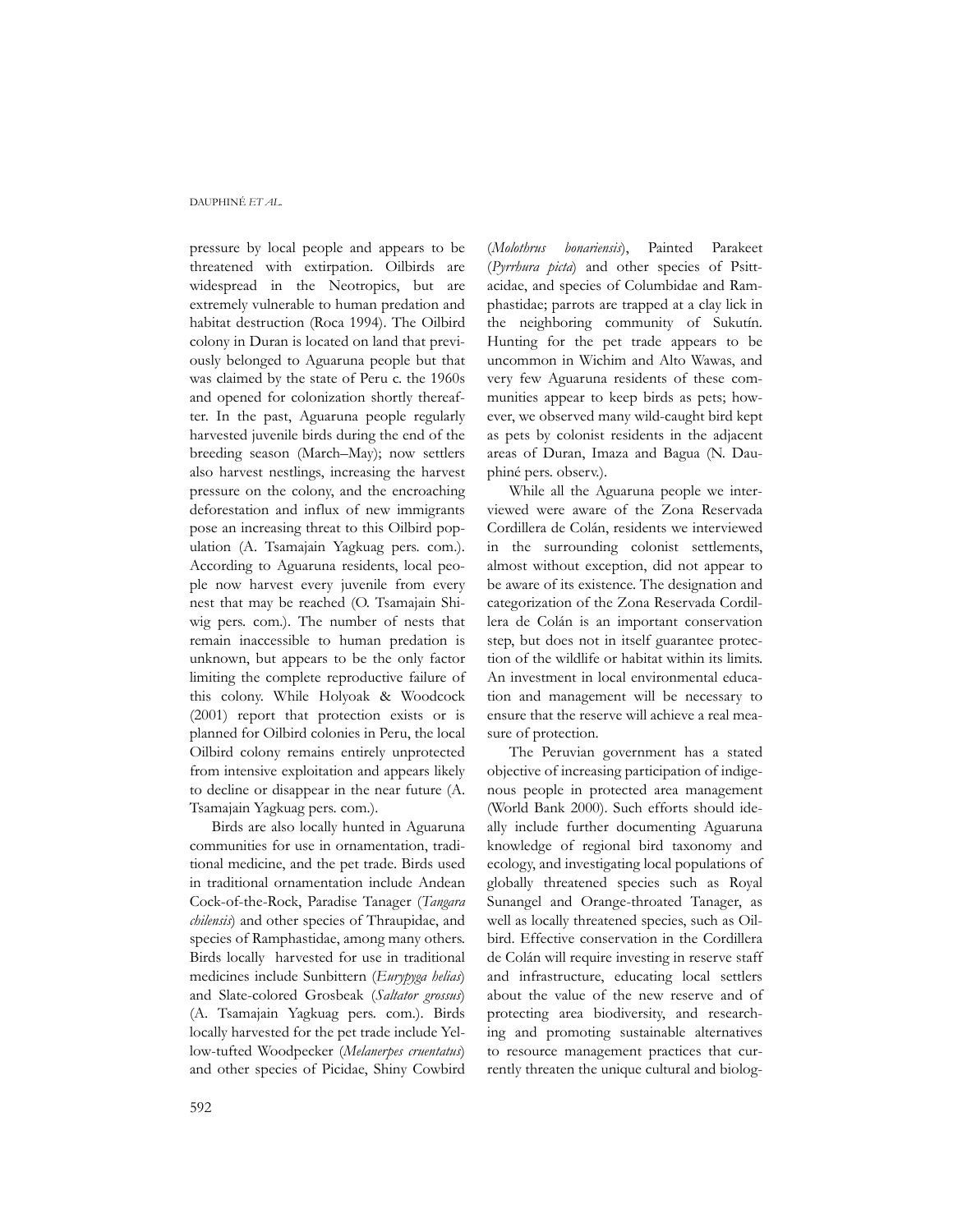ical heritage of this region. Aguaruna residents, with their demonstrated competence as both field ecologists and land managers, have great potential to make valuable contributions as partners in any regional conservation efforts.

### ACKNOWLEDGMENTS

Funding for this project was made possible through grants from the Critically Endangered Neotropical Species Fund at Conservation International (CI), the IDEAS program at the University of Georgia, the Georgia Ornithological Society, the Tinker Foundation, and the Warnell School of Forestry and Natural Resources. We are indebted to Michael Hoffmann for the invitation to apply for research funding from CI. We thank the Comunidades Nativas de Alto Wawas and Wawas–Anexo Wichim for inviting and hosting fieldwork and INRENA for granting permission to conduct research. For field and logistical support, we are grateful to Anika Mahoney, Augustin Tsamajain Yagkuag, Martha and Oscar Tsamajain Shiwig, José Lirio, Roberto Jeremías Wampush, Enrique Tsamajain Chumpi, Juan Díaz Alvan, José Alvarez Alonso, Daniel M. Brooks, and staff at Warnell. In addition, ND wishes to express heartfelt gratitude to Oscar Beingolea, Miguel and Wilfredo Aguilar Torres, Flor Idiáquez Acevedo, Flor and Jaso Angulo, and Yolanda Rojas for their generous help and gracious hospitality during her extended stays in Peru. Finally, we thank the Cooper Lab and three anonymous referees for constructive comments on earlier drafts of this manuscript.

# **REFERENCES**

- APECO. 2005. Asociación Peruana para la Conservación de la Naturaleza. Lima, Perú. http:// www.apeco.org.pe
- Berkes, F., J. Colding, & C. Folke. 2000. Rediscov-

ery of traditional ecological knowledge as adaptive management. Ecol. Appl. 10: 1251–1262.

- Berlin, B. 1993. Ethnobiological classification: principles of categorization of plants and animals in traditional societies. Princeton Univ. Press, Princeton, New Jersey.
- Berlin, B., & E. A. Berlin. 1983. Adaptation and ethnozoological classification: theoretical implications of animal resources and diet of the Aguaruna and Huambisa. Pp. 301–325 *in* Hames, R. B., & W. T. Vickers (eds.). Adaptive responses of native Amazonians. Academic Press, New York, New York.
- Berlin, B., & G. T. Prance. 1978. Insect galls and human ornamentation: ethnobotanical signficance of a new species of *Licania* from Amazonas, Peru. Biotropica 10: 81–86.
- Berlin, B., J. Boster, & J. P. O'Neill. 1983. The perceptual bases of ethnobiological classification: evidence from Aguaruna Jívaro Ornithology. J. Ethnobiol. 1: 95–108.
- BirdLife International. 2005. BirdLife's online world bird database. Cambridge, UK. http:// www.birdlife.org
- Boster, J., B. Berlin, & J. P. O'Neill. 1986. The correspondence of Jívaroan to scientific ornithology. Am. Anthropol. 88: 569–583.
- Chumap Lucía, A., & M. García Rendueles. 1979. Duik Muun: Universo mítico de los Aguaruna. Centro Amazónico de Antropología y Aplicación Práctica, Lima, Perú.
- Clements, J. F., & N. Shany. 2001. A field guide to the birds of Peru. Ibis Publishing Co., Temecula, California.
- Cracraft, J. 1985. Historical biogeography and patterns of differentiation within the South American avifauna: areas of endemism. Ornith. Monogr. 36: 49–84.
- Davies, C. W. N., R. Barnes, S. H. M. Butchard, M. Fernandez, & N. Seddon. 1997. The conservation status of the Cordillera de Colán. Bird Conserv. Int.. 7: 181–195.
- Fitzpatrick, J. W., J. W. Terborgh, & D. E. Willard. 1977. A new species of wood-wren from Peru. Auk 94: 195–201.
- Gadgil, M., F. Berkes, & C. Folke. 1993. Indigenous knowledge for biodiversity conservation. Ambio 22: 151–156.
- Gilchrist, G., & M. L. Mallory. 2007. Comparing